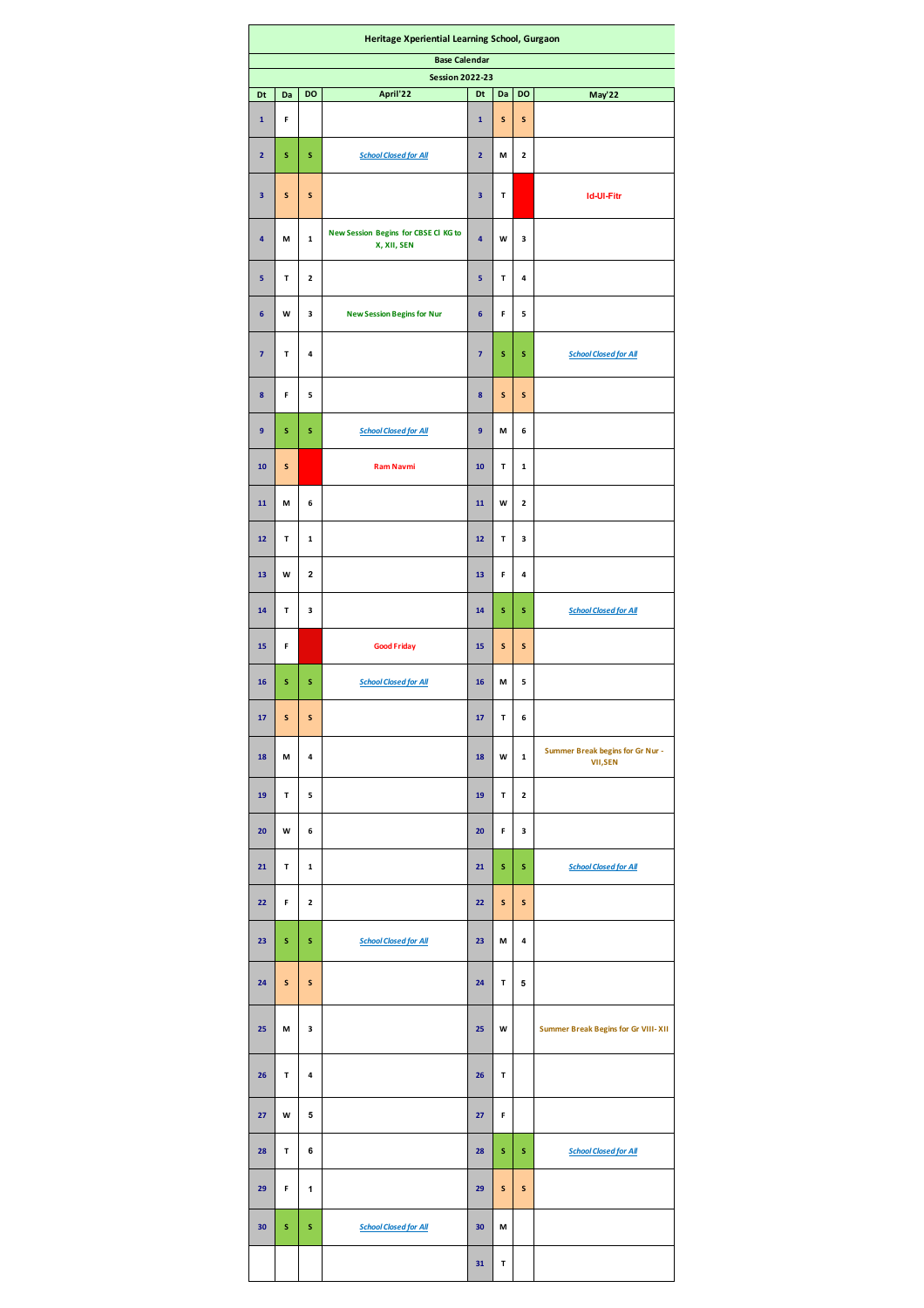|                         | Heritage Xperiential Learning School, Gurgaon                                                                  |              |                                                                           |                         |           |                         |                              |                         |        |              |                                     |  |
|-------------------------|----------------------------------------------------------------------------------------------------------------|--------------|---------------------------------------------------------------------------|-------------------------|-----------|-------------------------|------------------------------|-------------------------|--------|--------------|-------------------------------------|--|
| <b>Base Calendar</b>    |                                                                                                                |              |                                                                           |                         |           |                         |                              |                         |        |              |                                     |  |
| Dt                      | <b>Session 2022-23</b><br>DO<br>July'22<br>DO<br>Da<br>Dt<br>Da<br>DO<br>August'22<br>Dt<br>Da<br>September'22 |              |                                                                           |                         |           |                         |                              |                         |        |              |                                     |  |
| $\mathbf 1$             | F                                                                                                              |              |                                                                           | $\mathbf 1$             | M         | 3                       |                              | $\mathbf 1$             | Т      | 5            |                                     |  |
| $\overline{\mathbf{2}}$ | s                                                                                                              | s            | <b>School Closed for All</b>                                              | $\mathbf 2$             | T         | 4                       |                              | $\overline{\mathbf{2}}$ | F      | 6            |                                     |  |
| 3                       | S                                                                                                              | ${\sf s}$    |                                                                           | $\overline{\mathbf{3}}$ | w         | 5                       |                              | 3                       | s      | s            | <b>School Closed for All</b>        |  |
| 4                       | М                                                                                                              | 6            | <b>School reopens for Nur-XII /New</b><br><b>Session Begins for Gr XI</b> | $\overline{\mathbf{4}}$ | т         | 6                       |                              | $\overline{\mathbf{4}}$ | S      | ${\sf s}$    |                                     |  |
| 5                       | т                                                                                                              | ${\bf 1}$    |                                                                           | 5                       | F         | $\mathbf 1$             |                              | 5                       | M      | $\mathbf 1$  |                                     |  |
| 6                       | W                                                                                                              | $\mathbf{2}$ |                                                                           | $\boldsymbol{6}$        | s         | s                       | <b>School Closed for All</b> | 6                       | T      | $\mathbf{2}$ |                                     |  |
| $\overline{7}$          | T                                                                                                              | 3            |                                                                           | $\overline{7}$          | ${\sf s}$ | S                       |                              | $\overline{7}$          | W      | 3            |                                     |  |
| 8                       | F                                                                                                              | 4            |                                                                           | $\bf{8}$                | М         | $\mathbf{2}$            |                              | $\pmb{8}$               | T      | 4            |                                     |  |
| $\overline{9}$          | s                                                                                                              | s            | <b>School Closed for All</b>                                              | 9                       | T         | 3                       |                              | 9                       | F      | 5            |                                     |  |
| 10                      | ${\sf s}$                                                                                                      | s            | Id-Ul-Zuha                                                                | 10                      | W         | 4                       |                              | 10                      | s      | s            | <b>School Closed for All</b>        |  |
| 11                      | M                                                                                                              | 5            |                                                                           | $11\,$                  | T         |                         | <b>Raksha Bandhan</b>        | 11                      | S      | ${\sf s}$    |                                     |  |
| 12                      | T                                                                                                              | 6            |                                                                           | 12                      | F         | 5                       |                              | 12                      | M      | 6            |                                     |  |
| 13                      | W                                                                                                              | $\mathbf{1}$ |                                                                           | 13                      | s         | s                       | <b>School Closed for All</b> | 13                      | т      | $\mathbf{1}$ |                                     |  |
| 14                      | $\mathsf T$                                                                                                    | $\mathbf 2$  |                                                                           | 14                      | ${\sf s}$ | S                       |                              | 14                      | W      | $\mathbf 2$  |                                     |  |
| 15<br>16                | F<br>s                                                                                                         | 3<br>s       | <b>School Closed for All</b>                                              | 15<br>16                | M<br>T    | 6                       | <b>Independence Day</b>      | 15<br>16                | т<br>F | 3<br>4       |                                     |  |
| $17\,$                  | $\mathsf{s}$                                                                                                   | $\sf s$      |                                                                           | 17                      | W         | $\mathbf 1$             |                              | 17                      | S      | s            | <b>School Closed for All</b>        |  |
| 18                      | М                                                                                                              | 4            |                                                                           | 18                      | т         | $\overline{\mathbf{2}}$ |                              | 18                      | s      | s            |                                     |  |
| 19                      | $\mathsf T$                                                                                                    | 5            |                                                                           | 19                      | F         |                         | Janmashatami                 | 19                      | M      | 5            |                                     |  |
| 20                      | W                                                                                                              | 1            |                                                                           | 20                      | s         | s                       | <b>School Closed for All</b> | 20                      | т      | 6            |                                     |  |
| 21                      | $\mathsf T$                                                                                                    | $\mathbf 2$  |                                                                           | 21                      | ${\sf s}$ | S                       |                              | 21                      | W      | 1            |                                     |  |
| 22                      | F                                                                                                              | з            |                                                                           | 22                      | М         | з                       |                              | 22                      | т      | $\mathbf{2}$ |                                     |  |
| 23                      | S                                                                                                              | s            | <b>School Closed for All</b>                                              | 23                      | т         | 4                       |                              | 23                      | F      | 3            | <b>End of Term 1 for All Grades</b> |  |
| 24                      | S                                                                                                              | ${\sf s}$    |                                                                           | 24                      | W         | 5                       |                              | 24                      | S      | s            | <b>School Closed for All</b>        |  |
| 25                      | М                                                                                                              | 4            |                                                                           | 25                      | т         | 6                       |                              | 25                      | S      | S            |                                     |  |
| 26                      | $\mathsf T$                                                                                                    | 5            |                                                                           | 26                      | F         | $\mathbf{1}$            |                              | 26                      | М      | 4            |                                     |  |
| 27                      | W                                                                                                              | 6            |                                                                           | 27                      | s         | s                       | <b>School Closed for All</b> | 27                      | т      | 5            |                                     |  |
| 28                      | $\mathsf T$                                                                                                    | 1            |                                                                           | 28                      | S         | S                       |                              | 28                      | W      | 6            |                                     |  |
| 29                      | F                                                                                                              | $\mathbf{2}$ |                                                                           | 29                      | М         | $\mathbf{2}$            |                              | 29                      | т      | $\mathbf 1$  |                                     |  |
| 30                      | s                                                                                                              | s            | <b>School Closed for All</b>                                              | 30                      | т         | 3                       |                              | 30                      | F      | $\mathbf 2$  |                                     |  |
| 31                      | S                                                                                                              | $\mathsf{s}$ |                                                                           | 31                      | W         | $\pmb{4}$               |                              |                         |        |              |                                     |  |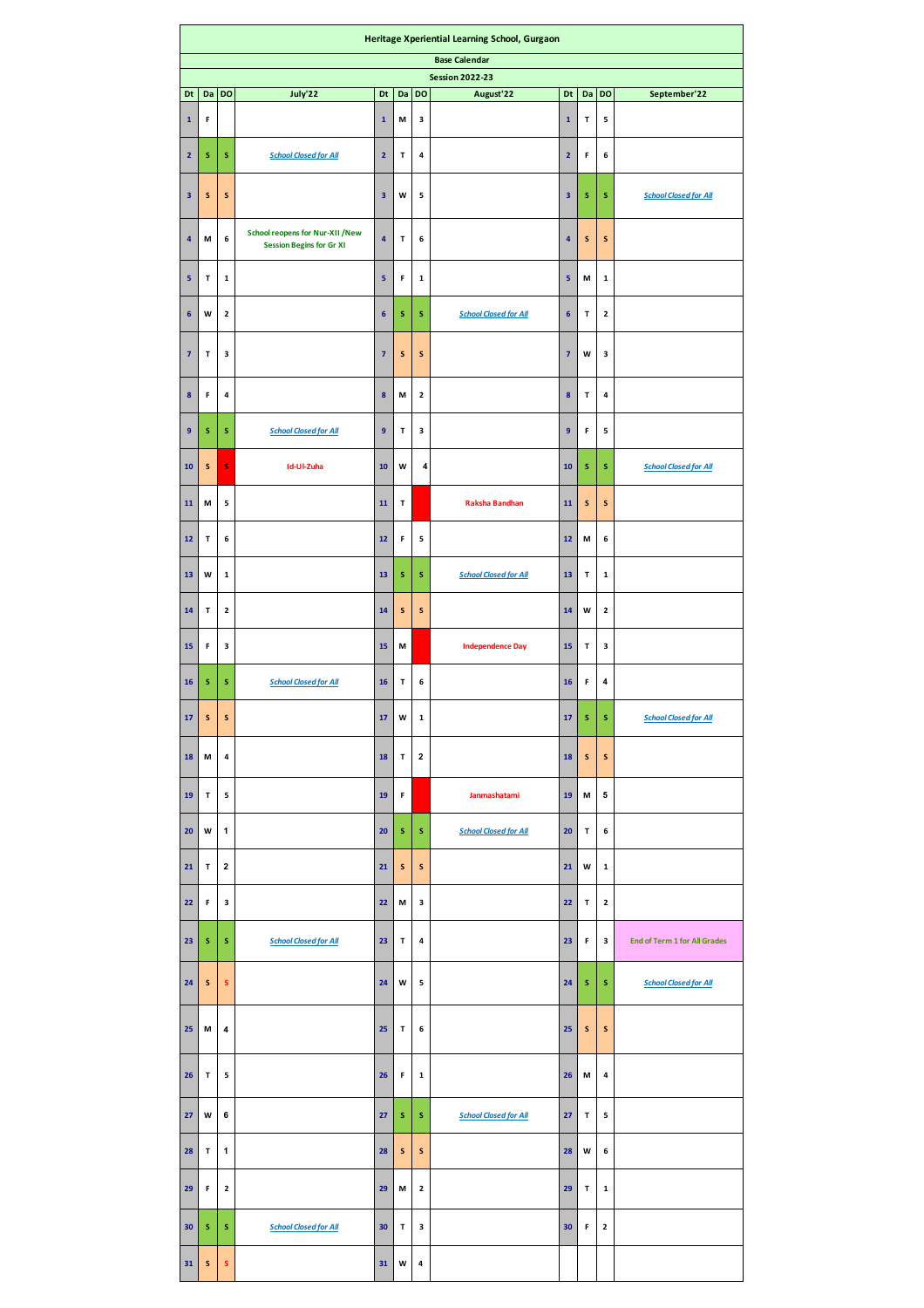| Heritage Xperiential Learning School, Gurgaon                                                                            |           |              |                              |                         |             |              |                              |                         |           |             |                                        |
|--------------------------------------------------------------------------------------------------------------------------|-----------|--------------|------------------------------|-------------------------|-------------|--------------|------------------------------|-------------------------|-----------|-------------|----------------------------------------|
| <b>Base Calendar</b>                                                                                                     |           |              |                              |                         |             |              |                              |                         |           |             |                                        |
| <b>Session 2022-23</b><br>DO<br>DO<br>Dt<br>Da<br>October'22<br>Dt<br>Da<br>DO<br>November'22<br>Dt<br>Da<br>December'22 |           |              |                              |                         |             |              |                              |                         |           |             |                                        |
| $\mathbf 1$                                                                                                              | s         | s            | <b>School Closed for All</b> | $\mathbf 1$             | T           | 5            |                              | $\mathbf 1$             | T         | 2           |                                        |
| $\overline{2}$                                                                                                           | S         | S            | Gandhi Jayanthi              | $\overline{\mathbf{2}}$ | W           | 6            |                              | $\overline{\mathbf{2}}$ | F         | 3           |                                        |
| $\overline{\mathbf{3}}$                                                                                                  | М         |              | <b>Maha Ashtami</b>          | 3                       | T           | $\mathbf 1$  |                              | $\overline{\mathbf{3}}$ | s         | S           | <b>School Closed for All</b>           |
| 4                                                                                                                        | т         |              | <b>Maha Navmi</b>            | $\overline{\mathbf{4}}$ | F           | $\mathbf 2$  |                              | 4                       | S         | S           |                                        |
| 5                                                                                                                        | w         |              | <b>Dussehra</b>              | 5                       | s           | s            | <b>School Closed for All</b> | 5                       | M         | 4           |                                        |
| $6\phantom{1}6$                                                                                                          | T         | 3            |                              | $\boldsymbol{6}$        | ${\sf s}$   | ${\sf s}$    |                              | 6                       | T         | 5           |                                        |
| $\overline{7}$                                                                                                           | F         | 4            |                              | $\overline{\mathbf{z}}$ | M           | 3            |                              | $\overline{7}$          | W         | 6           |                                        |
| $\boldsymbol{8}$                                                                                                         | s         | s            | <b>School Closed for All</b> | $\pmb{8}$               | T           |              | <b>Guru Nanak Jayanti</b>    | 8                       | T         | $\mathbf 1$ |                                        |
| $\overline{9}$                                                                                                           | $\sf s$   | ${\sf s}$    |                              | 9                       | W           | 4            |                              | 9                       | F         | 2           |                                        |
| 10                                                                                                                       | М         | 5            |                              | 10                      | T           | 5            |                              | 10                      | s         | s           | <b>School Closed for All</b>           |
| 11                                                                                                                       | Т         | 6            |                              | 11                      | F           | 6            |                              | ${\bf 11}$              | ${\sf s}$ | S           |                                        |
| 12                                                                                                                       | W         | $\mathbf 1$  |                              | $12\,$                  | s           | s            | <b>School Closed for All</b> | 12                      | M         | 3           |                                        |
| 13                                                                                                                       | Т         |              | Karva Chauth*                | 13                      | ${\sf s}$   | ${\sf s}$    |                              | 13                      | T         | 4           |                                        |
| 14                                                                                                                       | F         | $\mathbf{2}$ |                              | 14                      | M           | $\mathbf 1$  |                              | 14                      | W         | 5           |                                        |
| 15                                                                                                                       | s         | s            | <b>School Closed for All</b> | 15                      | т           | $\mathbf 2$  |                              | 15                      | т         | 6           |                                        |
| 16                                                                                                                       | ${\sf s}$ | ${\sf s}$    |                              | 16                      | W           | 3            |                              | 16                      | F         | $\mathbf 1$ |                                        |
| 17                                                                                                                       | M         | 3            |                              | 17                      | T           | 4            |                              | 17                      | $\sf s$   | s           | <b>School Closed for All</b>           |
| ${\bf 18}$                                                                                                               | T         | 4            |                              | 18                      | F           | 5            |                              | 18                      | ${\sf s}$ | ${\sf s}$   |                                        |
| 19                                                                                                                       | W         | 5            |                              | 19                      | s           | s            | <b>School Closed for All</b> | 19                      | M         | 2           |                                        |
| 20                                                                                                                       | T         | 6            |                              | 20                      | ${\sf s}$   | S            |                              | 20                      | T         | 3           |                                        |
| 21                                                                                                                       | F         | $\mathbf{1}$ |                              | 21                      | М           | 6            |                              | 21                      | W         | 4           |                                        |
| 22                                                                                                                       | s         | s            | <b>School Closed for All</b> | 22                      | т           | ${\bf 1}$    |                              | 22                      | т         | 5           |                                        |
| 23                                                                                                                       | ${\sf s}$ | ${\sf s}$    |                              | 23                      | W           | $\mathbf{2}$ |                              | 23                      | F         | 6           |                                        |
| 24                                                                                                                       | М         |              | <b>Diwali</b>                | 24                      | $\mathsf T$ | 3            |                              | 24                      | s         | s           | <b>Winter Break for CBSE NS to XII</b> |
| 25                                                                                                                       | т         |              | Goverdhan Puja*              | 25                      | F           | 4            |                              | 25                      | ${\sf s}$ | S           | <b>Christmas</b>                       |
| 26                                                                                                                       | W         |              | Bhai Dooj*                   | 26                      | s           | s            | <b>School Closed for All</b> | 26                      | М         |             |                                        |
| 27                                                                                                                       | т         | $\mathbf{2}$ |                              | 27                      | S           | S            |                              | 27                      | T         |             |                                        |
| 28                                                                                                                       | F         | 3            |                              | 28                      | М           | 5            |                              | 28                      | W         |             |                                        |
| 29                                                                                                                       | s         | s            | <b>School Closed for All</b> | 29                      | т           | 6            |                              | 29                      | T         |             |                                        |
| 30                                                                                                                       | ${\sf s}$ | ${\sf s}$    |                              | 30                      | W           | $\mathbf 1$  |                              | 30                      | F         |             |                                        |
| 31                                                                                                                       | М         | 4            |                              |                         |             |              |                              | 31                      | s         | s           | <b>School Closed for All</b>           |